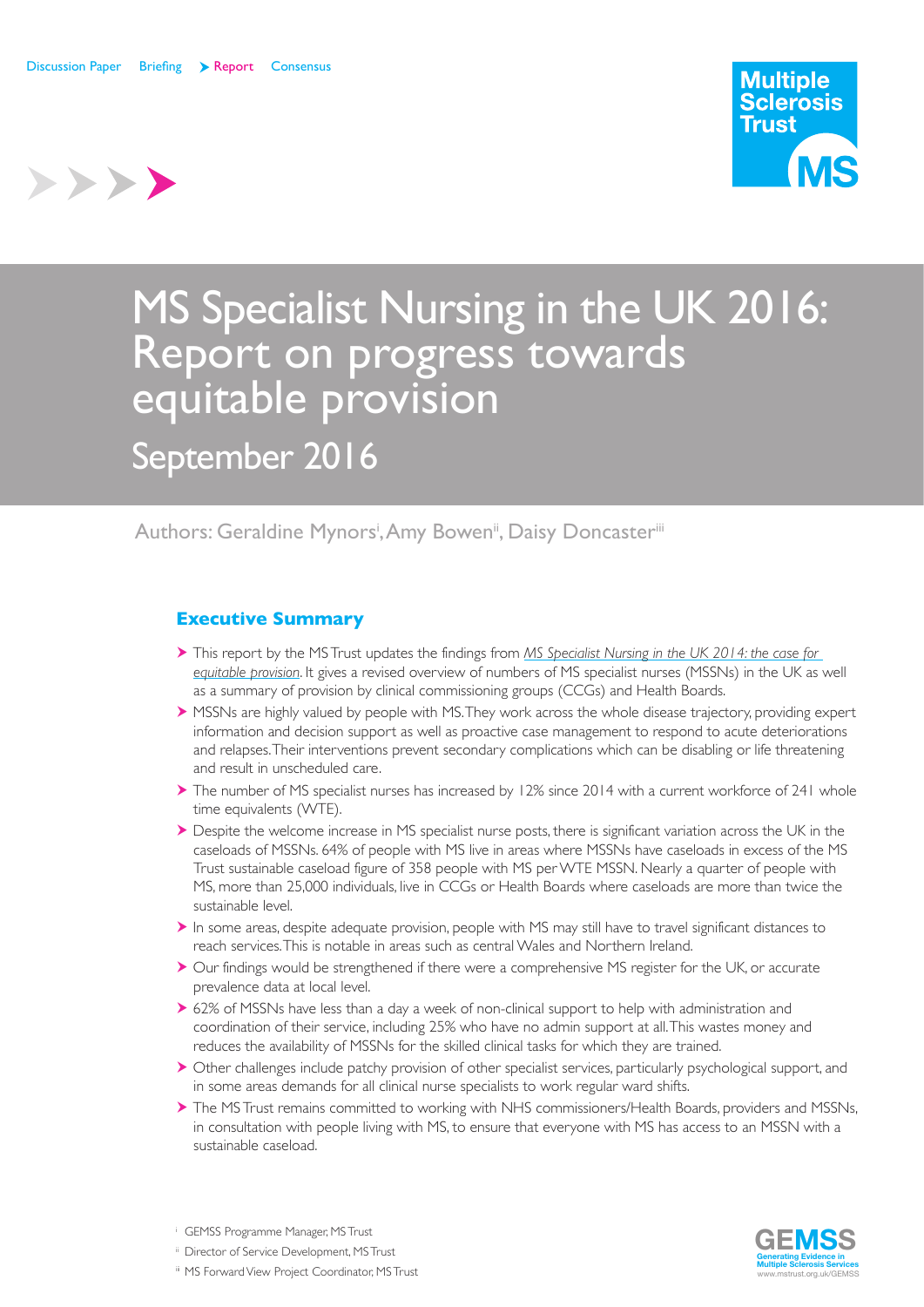

|   | <b>Table of Contents</b>                                                                                                                         |                                                      |
|---|--------------------------------------------------------------------------------------------------------------------------------------------------|------------------------------------------------------|
|   | <b>Executive Summary</b>                                                                                                                         | ı                                                    |
| ı | <b>Introduction</b>                                                                                                                              | 3                                                    |
| 2 | <b>Survey methodology</b>                                                                                                                        | 4                                                    |
| 3 | <b>Overview of findings on the size of the MS</b>                                                                                                |                                                      |
|   | specialist nursing workforce                                                                                                                     | 5                                                    |
|   | MS specialist nurses<br>3.1                                                                                                                      | 5                                                    |
|   | 3.2<br>MS support nurses and therapies nurses                                                                                                    | $\overline{7}$<br>$\overline{7}$                     |
|   | 3.3<br>Neurology specialist nurses                                                                                                               |                                                      |
| 4 | <b>Challenges to the sustainable caseload</b>                                                                                                    | 8                                                    |
|   | 4.1<br>Availability of administrative support                                                                                                    | 8                                                    |
|   | 4.2<br>Availability of cross cover: team size analysis<br>4.3<br>Availability of the full multidisciplinary team                                 | $ 0\rangle$<br>$\begin{array}{c} \hline \end{array}$ |
|   | 4.4<br>MS specialist nurses asked to work on wards                                                                                               | $\begin{array}{c} \hline \end{array}$                |
|   | 4.5<br>MS specialist nurse prescribing                                                                                                           | 12                                                   |
|   | 5 Comparing MS specialist nurse provision to the                                                                                                 |                                                      |
|   | sustainable level across the UK                                                                                                                  | $\overline{13}$                                      |
|   | 5.1<br>Methodology for allocating nursing posts to areas                                                                                         | 3                                                    |
|   | 5.2<br>Limitations in the data and analysis                                                                                                      | 4                                                    |
|   | 5.3<br>Results summary                                                                                                                           | 15                                                   |
|   | 5.4<br>Number of additional MS specialist nurses still required to meet shortfalls                                                               | 6                                                    |
| 6 | <b>Conclusions and recommendations</b>                                                                                                           | 19                                                   |
|   | <b>References</b>                                                                                                                                | 20                                                   |
|   | <b>Acknowledgements</b>                                                                                                                          | 20                                                   |
|   | <b>About MS Forward View</b>                                                                                                                     | 20                                                   |
|   | <b>Table of Figures</b>                                                                                                                          |                                                      |
|   | Figure 1 MS specialist nurses in the UK 2014 to 2016 (WTE)                                                                                       | 5                                                    |
|   | Figure 2 UK MS specialist nurse workforce 2014 to 2016                                                                                           | 6                                                    |
|   | Figure 3 Proportion of MS specialist nurses by band, by country                                                                                  | 6                                                    |
|   | Figure 4 MS support nurses and therapies nurses<br>Figure 5 Availability of administrative support for MS specialist nurses                      | $\overline{7}$<br>$\,8\,$                            |
|   | Figure 6 Who performs administrative roles within MS nurse teams                                                                                 | $\overline{9}$                                       |
|   | Figure 7 Team leads' views about the sufficiency of administrative support                                                                       | $\overline{0}$                                       |
|   | Figure 8 Number of nurses per team                                                                                                               | $ 0\rangle$                                          |
|   | Figure 9 Availability of other specialist services which people with MS may need                                                                 | $\perp$                                              |
|   | Figure 10 MS specialist nurse independent prescribers and what they prescribe<br>Figure 11 Number of MS nurses included in analysis of provision | 2<br>15                                              |
|   | Figure 12 Number of CCGs and Health Boards by level of MS nurse provision, 2014 vs 2016                                                          | 15                                                   |
|   | Figure 13 Proportion of people with MS by level of MS nurse provision in their CCG/Health Board                                                  | 6                                                    |
|   | Figure 14 Increase in MS nurses needed in the ten England areas with greatest shortfall                                                          | 17                                                   |
|   | Figure 15 Increase in MS nurses needed by Health Board for sustainable caseloads in Scotland                                                     | 17                                                   |
|   | Figure 16 Increase in MS nurses needed by Health Board for sustainable caseloads in Wales                                                        | 8                                                    |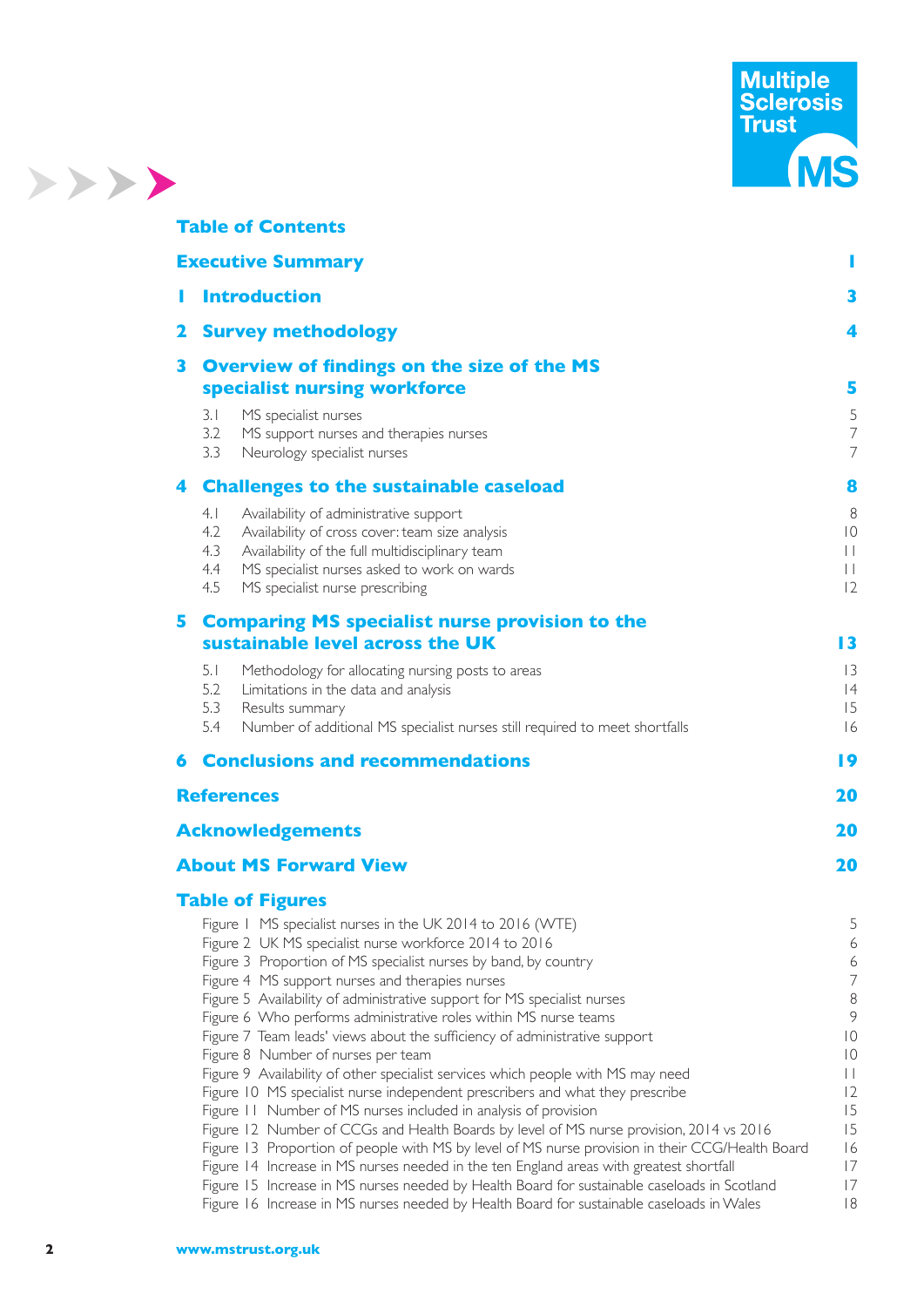

#### **1. Introduction**

>>>>

MS specialist nurses (MSSNs) are the key health professionals for people with MS, providing expert assessment, symptom management and psychological support, managing the provision and monitoring of disease modifying drugs (DMDs) and coordinating care with the rest of the multidisciplinary team<sup>1,2</sup>. They are experts in caring for people with MS, and deliver specialist care which contributes to improved outcomes for people with MS<sup>2</sup>. The MS Trust has been at the forefront of developing the MSSN role, from the establishment of the frst posts in 1993 to supporting today's multidisciplinary workforce, of which the MSSN is a key part. The UK MS Specialist Nurse Association (UKMSSNA)<sup>iv</sup> and the MS Trust both play a major part in the professional development of MSSNs. The former provides a community of practice for sharing expertise and the latter a residential induction course<sup>v</sup> and an annual multidisciplinary conference<sup>vi</sup>.

In 2014, the MS Trust established, for the frst time, a consensus on the number of people with MS whose care can be managed safely and effectively by a whole time MSSN, under defned conditions, using a sustainable caseload model<sup>3</sup>. Following this, the MS Trust published the first edition of this report<sup>2</sup> mapping MSSN capacity to populations across all clinical commissioning groups (CCGs) and Health Boards in the UK compared to the sustainable caseload figure.

The NHS faces unprecedented challenges to deliver value for money in the face of ever increasing demands and restrictions on spending. Since the publication of the frst edition of this report, the MS Trust has been working hard with MSSNs to provide evidence of their value and make the case for strong, sustainable MS specialist teams with MS nurses at their heart. The report of the fndings from the MS Trust's 'Generating Evidence in MS Services' (GEMSS) programme<sup>1</sup>, published in 2015, makes the case that MSSNs are a good investment in this context. They improve quality of life for people with MS and save costs elsewhere in the NHS, both by taking on roles which would otherwise need to be fulflled by more expensive staff (mainly consultant neurologists) and by preventing complications caused by MS which can result in unscheduled care.

This report presents the fndings of a follow up survey undertaken with all MSSN teams in the UK in 2016. It updates the 2014 picture and continues to make the case for equitable access to an MSSN for every person with MS living in the UK. Specifcally, this report aims to:

- igive an overview of the number of MSSNs working in the NHS today, compared to two years ago (section 3);
- highlight issues faced by MSSNs in the current NHS context which challenge their ability to work fully to their pay grade as specialists, and thus make the 'sustainable caseload' model unworkable (section 4);
- describe the methodology used to map the provision of MSSNs by CCGs (England) and Health Boards (Scotland, Wales and Northern Ireland), summarise the findings at country level and point to our online map which gives a local view of MSSN coverage (section 5);
- offer conclusions and recommendations for commissioners/Health Boards, provider organisations and MS nurses themselves (section 6).

iv A professional organisation which provides support, information and education to MS specialists in the UK. www.ukmssna.org.uk

v A residential course for foundation training, accredited by Birmingham City University, which every MSSN has attended since its introduction in the late 1990s. www.mstrust.org.uk/development-module

vi www.mstrust.org.uk/conference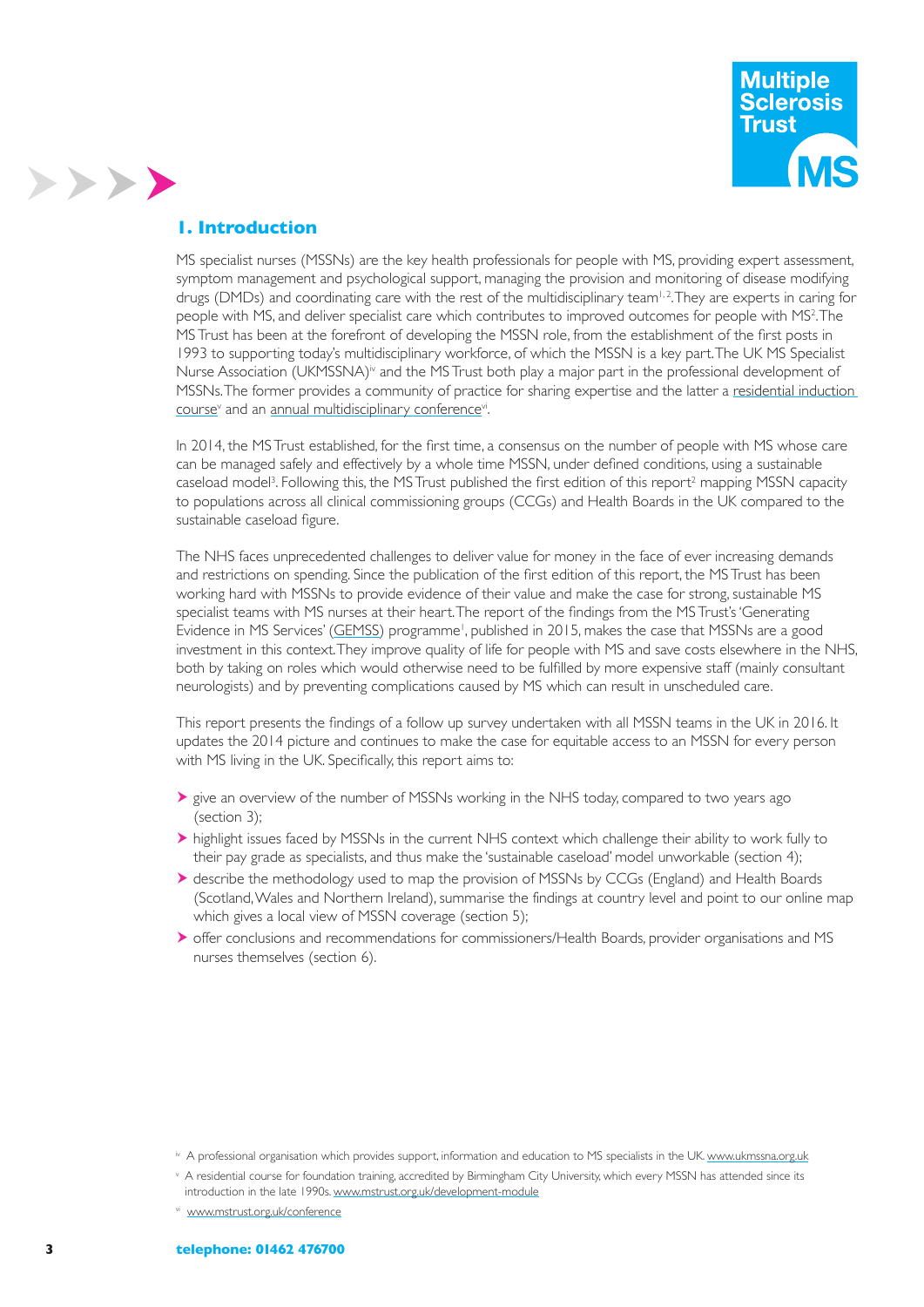

# **2. Survey methodology**

>>>>

The survey of MSSNs was carried out as part of the MS Forward View programme, a one year project to identify the priority actions needed across the MS sector to enable MS services to deliver efficient, effective and equitable services for everyone with MS, in the context of changing treatment paradigms. Similar surveys of consultant neurologists, rehabilitation medicine consultants and neuro-pharmacists were also carried out<sup>vii</sup>.

The 2016 MSSN survey was based on the 2014 questionnaire, adapted with input from the MS Forward View advisory group.

The MS Trust emailed the survey to one member of each of MSSN team in the UK in February 2016, using the MS Trust's health professionals database. In some cases, organisations have merged or changed since the 2014 survey. A final list of 168 MSSN teams was identified<sup>viii</sup> – 141 England, 19 in Scotland, 4 in Wales and 4 in Northern Ireland. By the closing date in April, 94% of teams had responded. Missing data was inserted using 2014 responses and validated by team members. In June 2016, all team leads were emailed again to ask them for any permanent or long term changes to their team staffing establishment since the original survey, and their responses were incorporated. This report therefore represents a snapshot of the MS nursing workforce at July 2016, and compares this to the position articulated in August 2014.

vii The results of these surveys may be found at www.mstrust.org.uk/ms-forward-view

viii The 168 teams represent 139 employing organisations. The decision to count multiple teams within one employer was made where, first, there is no overlap of personnel or common leadership between the teams and, second, the teams cover distinct parts of the MS pathway and/or distinct geographic areas. This is a matter of judgment, but for example, we counted two Virgin Care teams (covering North West Surrey and South Surrey), and two Oxford University Hospitals NHS Trust teams (one at the John Radcliffe Hospital and one at the Oxford Centre for Enablement).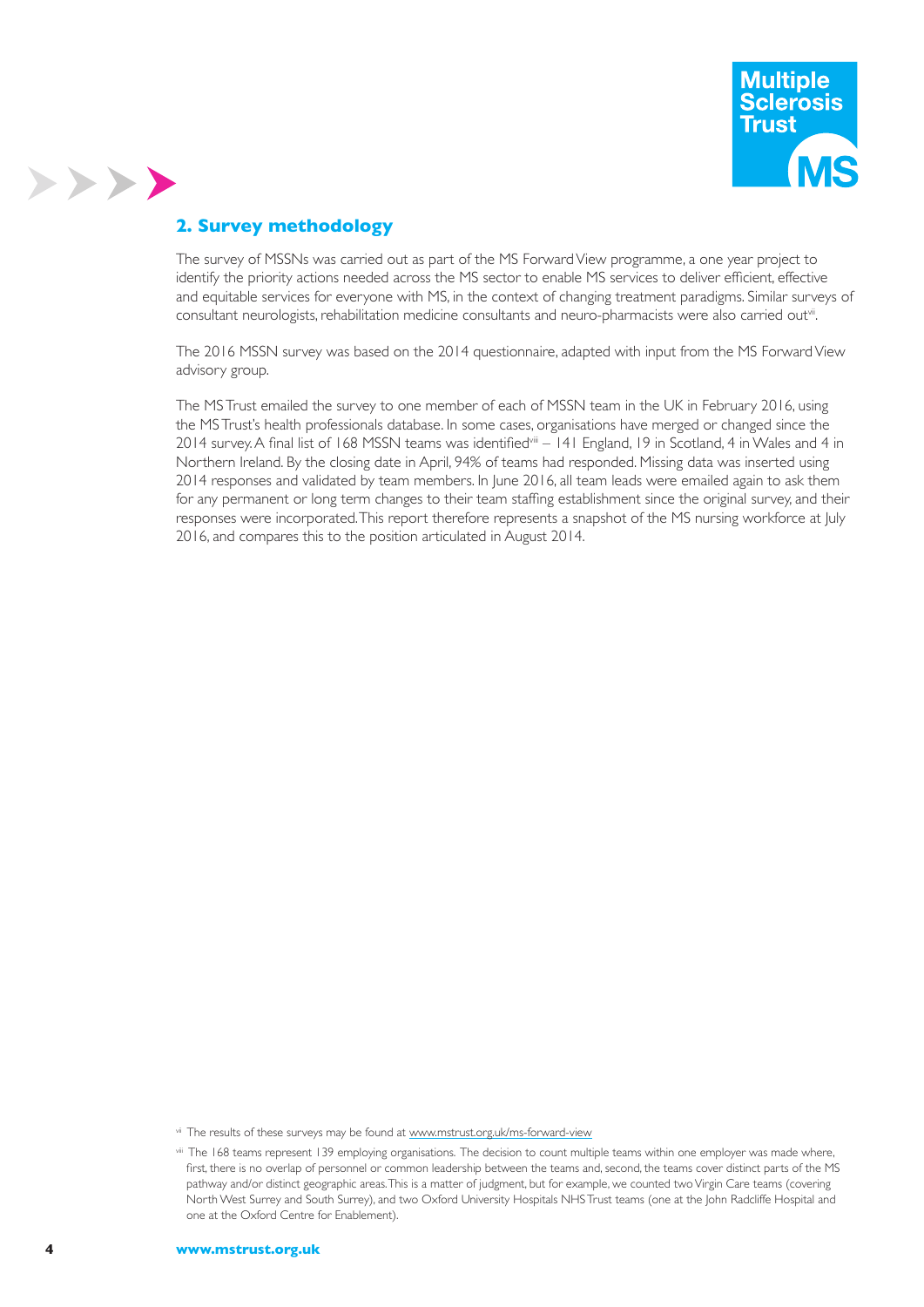

#### **3. Overview of fndings on the size of the MS specialist nursing workforce**

#### 3.1 MS specialist nurses

>>>>

The mainstay of MS nurse teams are MS specialist nurses themselves, whom we have defned as professionals fulfilling a nurse role with a 100% MS caseload and the title 'MS specialist nurse', 'clinical nurse specialist in MS', 'MS nurse consultant' or 'MS practitioner'ix.

#### Number and banding of posts

In 2016, there are 282 individuals in these roles, equating to 241 WTEs (due to part time working)<sup>x</sup>. This is up from 216 WTEs in 2014, an increase of 12%. Figure 1 shows the breakdown of MSSNs by nation.

#### Figure 1 MS specialist nurses in the UK 2014 to 2016 (WTE)

|                  | 2014            | 2016  | <b>Increase (WTE)</b> |
|------------------|-----------------|-------|-----------------------|
| England          | 173.2           | 193.1 | 20.0                  |
| Scotland         | 22.3            | 25.6  | 3.3                   |
| Wales            | $ $ $ $ $ $ $ $ | 13.0  | 2.0                   |
| Northern Ireland | 9.4             | 9.5   | $\Omega$ .            |
| <b>UK Total</b>  | 215.9           | 241.2 | 25.4                  |

Figure 2 illustrates the growth in the workforce over the past two years and compares the breakdown of MSSN posts by band between 2014 and 2016. The MS Trust's view is that most MS specialist nurses should be at band 7 or above, allowing for them to operate as autonomous specialists and manage whole episodes of care. Nevertheless, recruiting less experienced new MSSNs at band 6, where they can develop their skills, makes for sensible succession planning, providing they can move into band 7 roles in due course. Additionally, appointing some MSSNs at band 6 refects the growing complexity of delivering a comprehensive service to individuals on DMDs and the need for greater skill mix to work effectively and efficiently. It would be a cause for concern if there were a systematic downgrading of posts to more junior grades as a result of pressures on NHS fnances, but our survey data shows no evidence of such downgrading of posts. There are now 24 MSSNs working at band 8 (18 WTE), up from 18 posts in 2014. This includes four nurse consultants, refecting the fact that the specialty is maturing and that there is now a cadre of very experienced nurses providing clinical leadership in the field.

ix A small number of MS practitioners come from an Allied Health Professional background, but fulfil the functions of an MS specialist nurse.

x This relates to MSSNs working with adults only. There is one paediatric MSSN based at Great Ormond Street Hospital who is excluded from the analysis.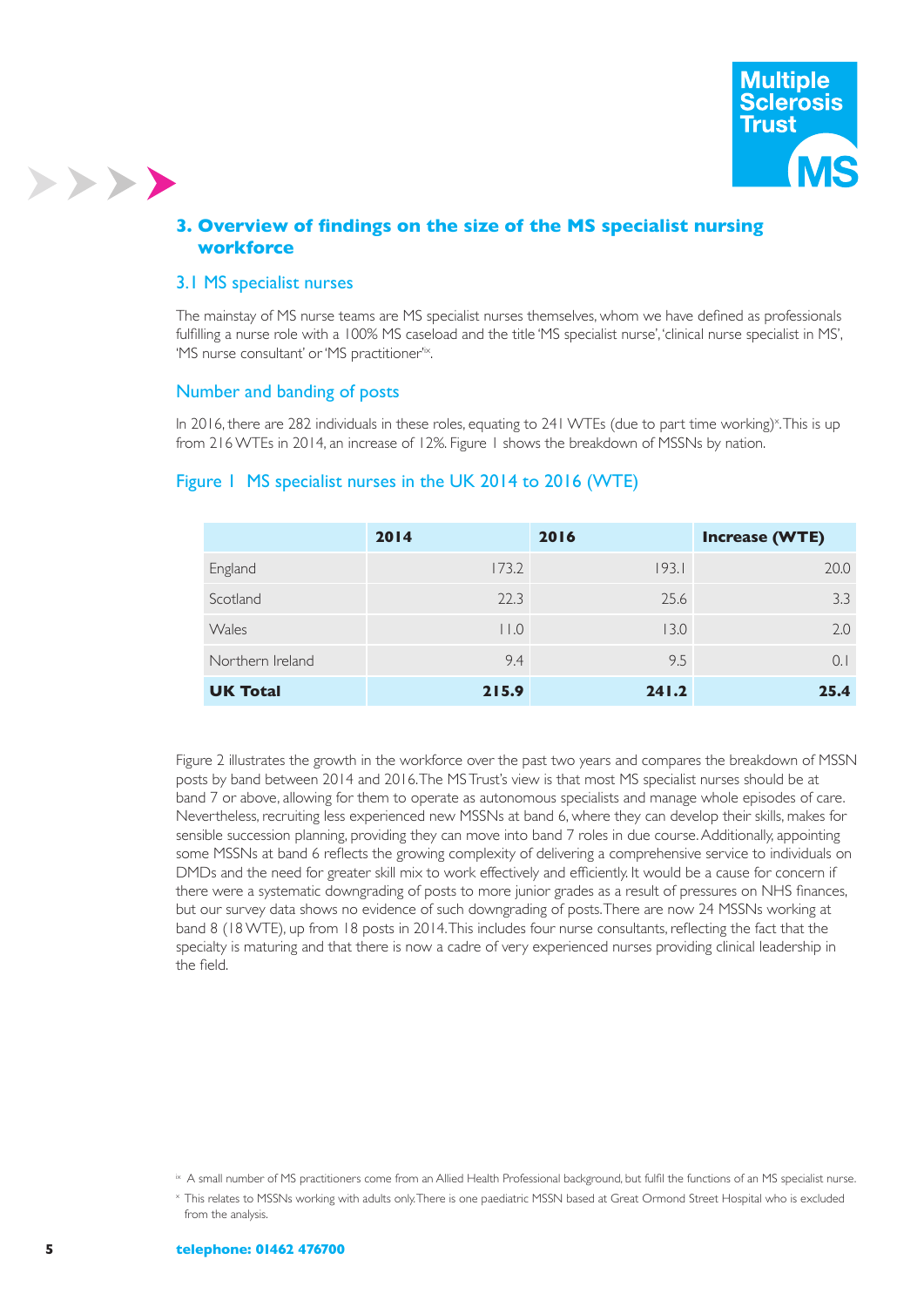

# Figure 2 UK MS specialist nurse workforce 2014 to 2016



Growth in total MSSN workforce (WTE), 2014 to 2016

Figure 3 compares the banding of posts between the four nations of the UK. England and Wales on average employ MSSNs at a higher banding than Scotland and Northern Ireland, where a greater proportion of posts are at band 6<sup>xi</sup>.

#### Figure 3 Proportion of MS specialist nurses by band, by country



MSSN bands 2016 (n=282 MSSNs)

xi It is worth noting that MS nurses in Northern Ireland are generally hired at band 6, and can only develop to a band 7 and have the job title 'MS specialist nurse' if they complete an additional year-long course in neurosciences. For the purposes of analysis in this report we have considered them to be MSSNs.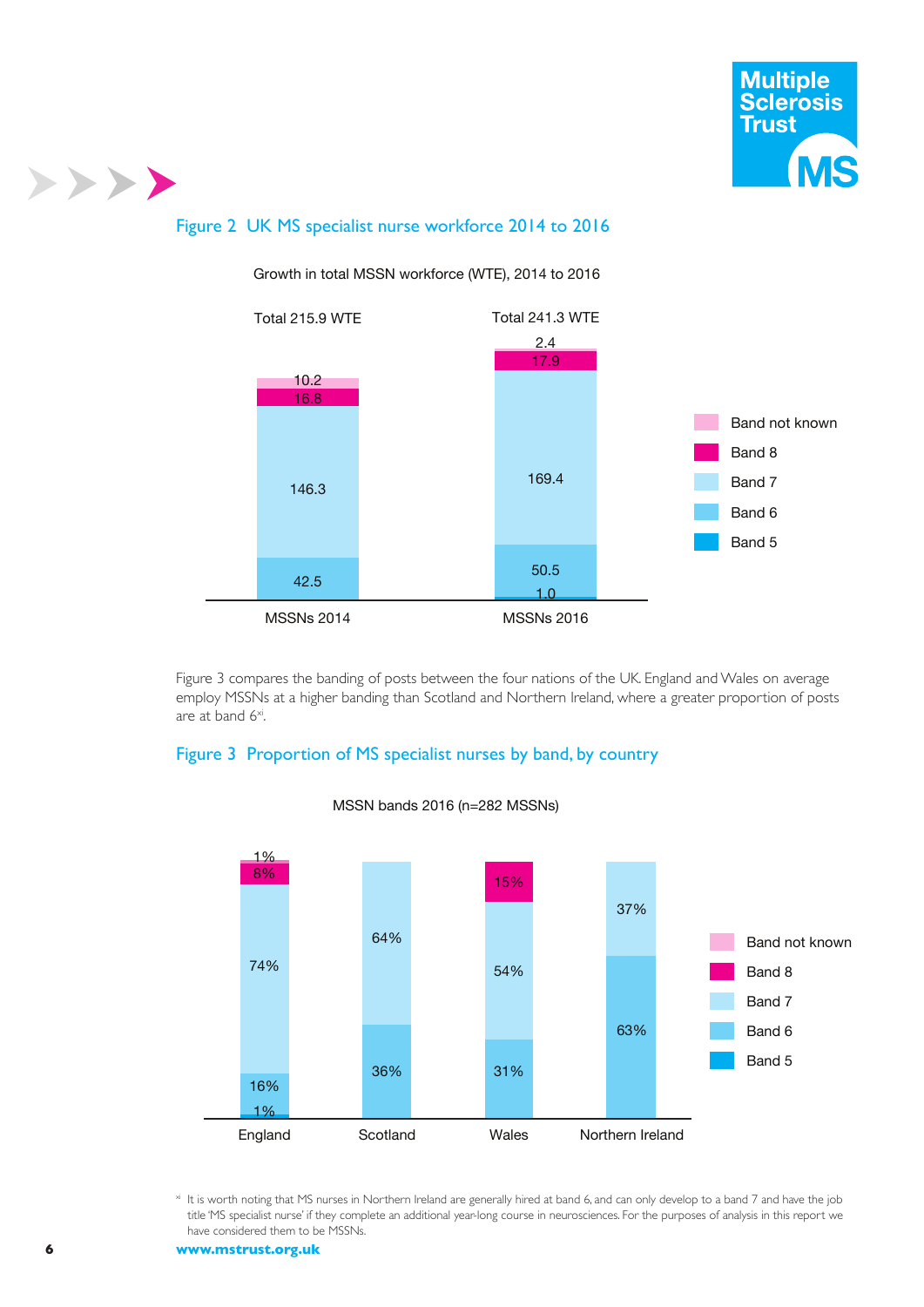

## Employer type and funding sources

>>>>

Our data shows that over 95% of MSSNs are employed by the NHS. Six MSSNs are employed by private or social enterprise organisations delivering NHS services (such as Sirona Health and Virgin Care), and three are employed within charitably funded MS therapy centres.

In 2014, we found that around 7% of MSSNs working in the NHS had their posts wholly or partly funded by pharmaceutical companies (c. 18 posts). Whilst we did not explicitly ask nurses this year about the source of funding for their posts, we know that this number has fallen substantially since the end of the Department of Health Risk-sharing Scheme, with most funded posts now being taken on by the NHS. Our understanding is that only a handful of posts are still funded by the pharmaceutical industry.

#### 3.2 MS support nurses and therapies nurses

Some 26 MS nurse teams (mainly in larger centres) include MS support nurses or MS therapies nurses (also known as DMD nurses). MS support nurses, mostly employed at band 6 and some at band 5, can free up time for MSSNs to focus on specialist tasks. These roles can also provide a useful development setting for aspiring specialist nurses. Therapies nurses are usually responsible for administering IV DMDs (though in many centres this is shared with or handled by infusion nurses based in an infusion suite rather than part of the MS team). There has also been growth in the number of both these roles, as shown in figure 4.

#### Figure 4 MS support nurses and therapies nurses



MS support nurses and therapies nurses (WTE) employed within UK MS teams (in 26 of 168 MSSN teams)

# 3.3 Neurology specialist nurses

In our 2014 report, we noted the presence of a small number of neurology specialist nurses covering more than one (and often several) neurological conditions. In a separate discussion paper, we highlighted the challenges of specialist nurses covering multiple neurological conditions and concerns about dilution of MS expertise4 . Our 2016 census has identifed 38 neurology specialist nurses including MS within their caseload, equating to 16.9 WTEs (calculating estimated time spent on MS only) – this fgure remains virtually unchanged from 2014. We also identifed two palliative care neurology nurses who work with people with MS.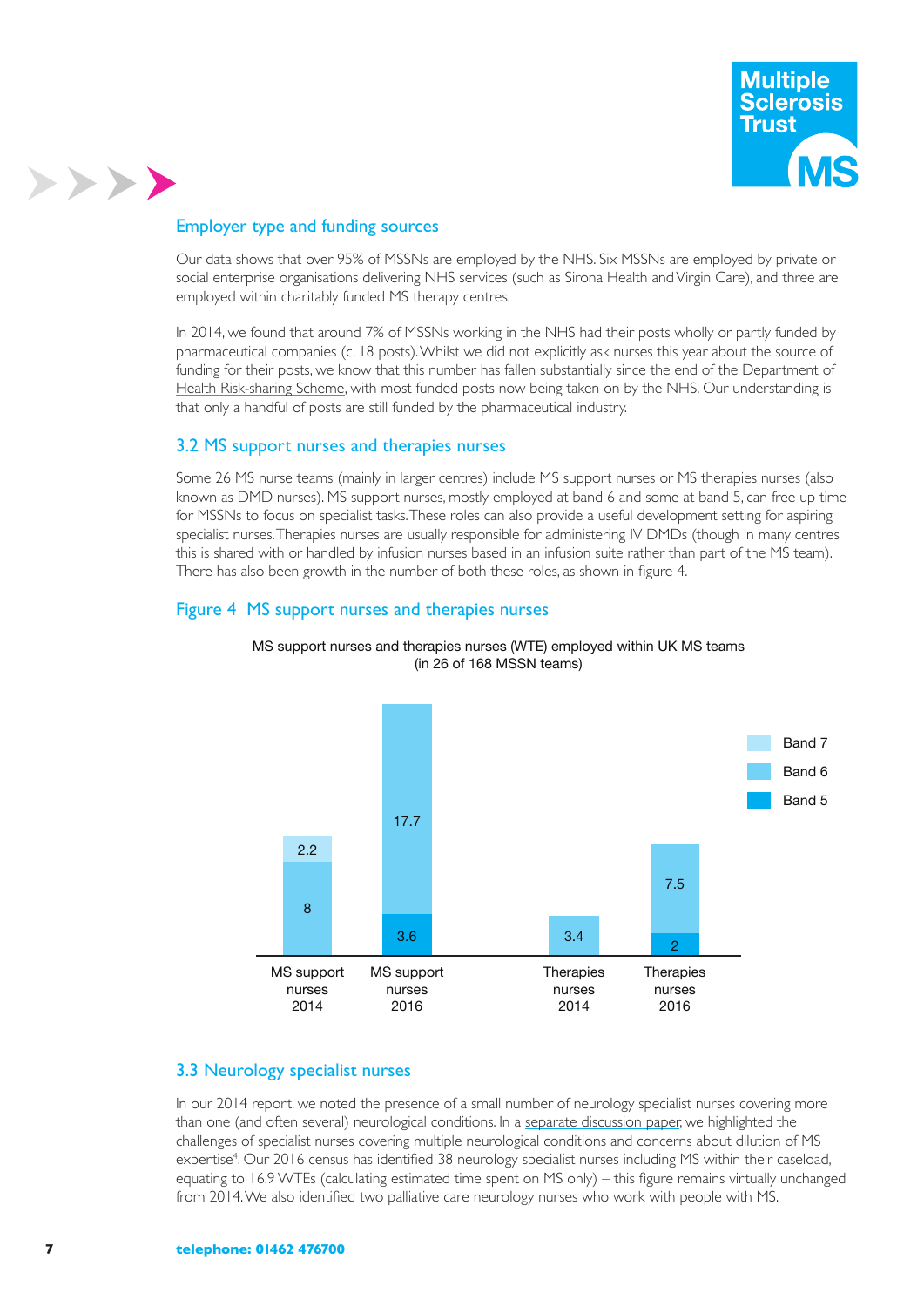

# **4. Challenges to the sustainable caseload**

Three of the prerequisites for the MS Trust 'sustainable caseload model' were:

- availability of sufficient administrative support to enable MSSNs to focus on clinical tasks;
- availability of clinical supervision, most often achieved where MSSNs are not working in isolation but rather are part of a wider team. This also allows for cross cover for leave; and
- availability of the full multidisciplinary team for people with MS, so people with MS can access specialist input outside the scope of the MSSN role.

An additional challenge to the sustainable caseload is specialist nurses being asked to work shifts on inpatient wards in order to cover shortfalls and reduce spending on agency staff. Having received reports of this practice, we asked about this in the 2016 survey.

The caseload model also identifed that having more MSSN prescribers could make processes smoother for people with MS by allowing MSSNs to manage MS symptoms and relapses independently.

These issues were examined by the 2016 survey and the results are as follows.

#### 4.1 Availability of administrative support

Administrative support is vitally important to MS nurse teams, particularly given the complexity of scheduling the delivery and monitoring of DMDs. The roles which an able administrator can play are described in detail in the GEMSS MS specialist nurse evaluation final report<sup>1</sup>. Our 2016 survey asked nurse teams to state how much administrative support they had within their teams, and the results are shown in fgure 5. It is disappointing to note that more than a quarter of MS specialist nurses have no administrative support at all within their teams, and a further third have less than a day a week of support per WTE nurse.

#### Figure 5 Availability of administrative support for MS specialist nurses



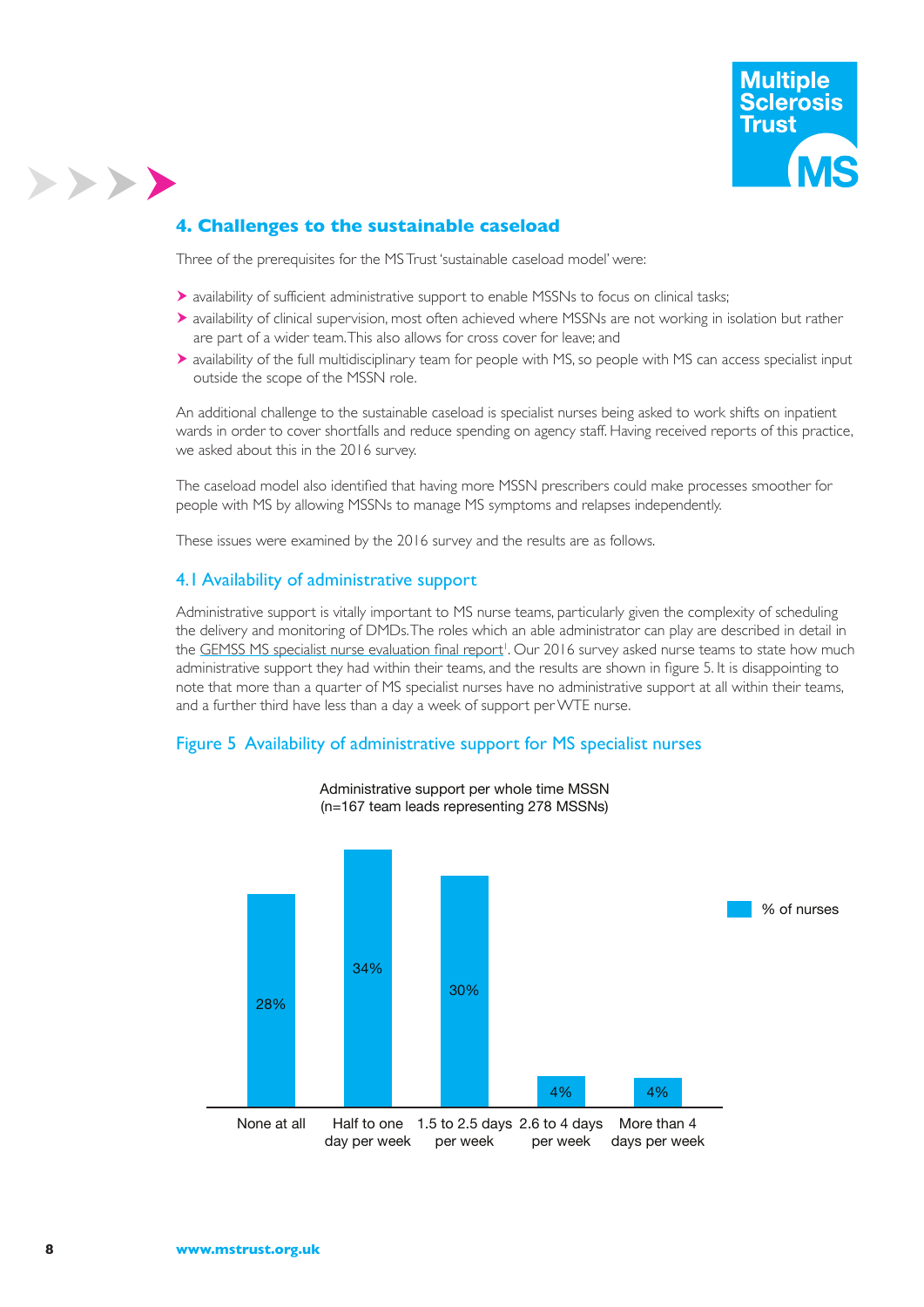

The inevitable consequence of this deficit is that MSSNs in many teams are spending a large amount of their time carrying out non-clinical tasks, as shown in fgure 6. For example:

- In 55% of teams, MSSNs are answering all incoming calls, even those of a non-clinical nature (such as people checking appointment times).
- In 27% of teams, MSSNs are typing all their own letters and reports.
- $\triangleright$  In 57% of teams, MSSNs are doing all the scheduling of DMD monitoring appointments.
- In 82% of teams, MSSNs are responsible for all liaison with the ward/infusion suite to book beds for IV DMD administration.

We asked team leads to state whether they thought they had enough administrative support within their teams to enable MS specialist nurses to focus on clinical tasks. Of those who replied, 78% said 'no'. As shown in fgure 7, the 22% who said they **did** have suffcient administrative support on average had 0.57 WTE administrative staff per nurse within their team (ie approximately three days of administrative support per WTE nurse). Our conclusion is that this level is required for efficient practice, and that without sufficient support the sustainable caseload model simply does not hold.

#### Figure 6 Who performs administrative roles within MS nurse teams



'Who does what in your team?' (n=152 MSSN team leads)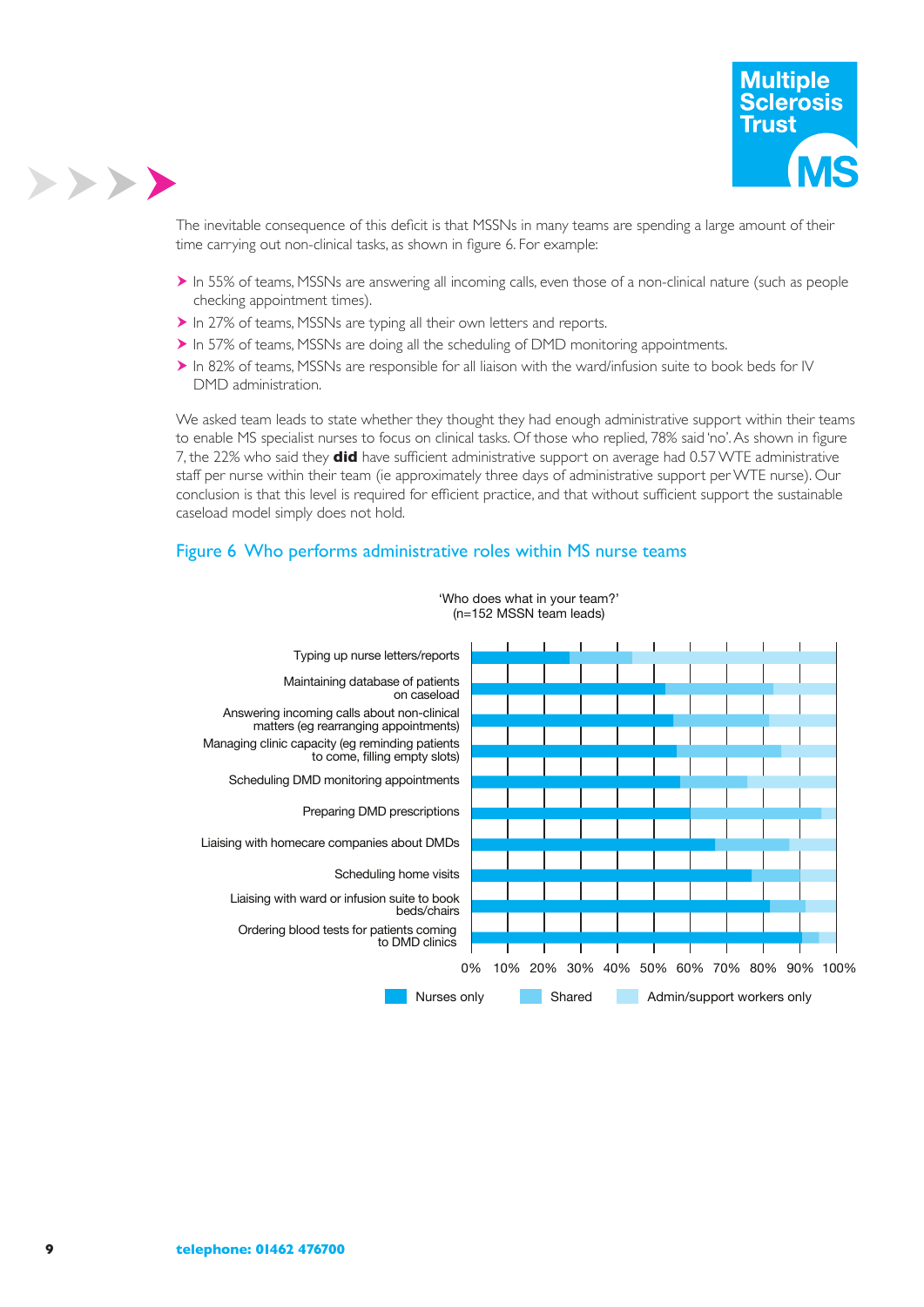

# Figure 7 Team leads' views about the sufficiency of administrative support



'In your view, does your team have enough administrative support to enable nurses to focus on clinical tasks?'

No (ave 0.22 WTE admins per nurse) Yes (ave 0.57 WTE admins per nurse)

#### 4.2 Availability of cross cover: team size analysis

The size of MS nurse teams is shown in figure  $8^{\times i}$ .

#### Figure 8 Number of nurses per team

| <b>Nurses in</b><br>team | <b>Number of</b><br>teams | % of teams | <b>Number of</b><br>nurses In<br>these teams | % of nurses in<br>these teams |
|--------------------------|---------------------------|------------|----------------------------------------------|-------------------------------|
| $5+$                     | 2                         | 7%         | 76                                           | 22%                           |
| $3-4$                    | 26                        | 16%        | 86                                           | 26%                           |
|                          | 48                        | 29%        | 96                                           | 28%                           |
|                          | 8 <sup>1</sup>            | 48%        | 8 I                                          | 24%                           |

This shows that more than half of MSSNs are working alone or in a very small team of two. Single-handed working presents challenges because nurses working alone are not supported by MS specialist colleagues who can provide cross cover, mutual support and peer review.

xii The number of nurses is the headcount of MSSNs, MS support nurses and neurology specialist nurses in each team. Note that this is not directly comparable to our table in the 2014 report because we have defned teams slightly differently. Palliative care and paediatric teams are excluded.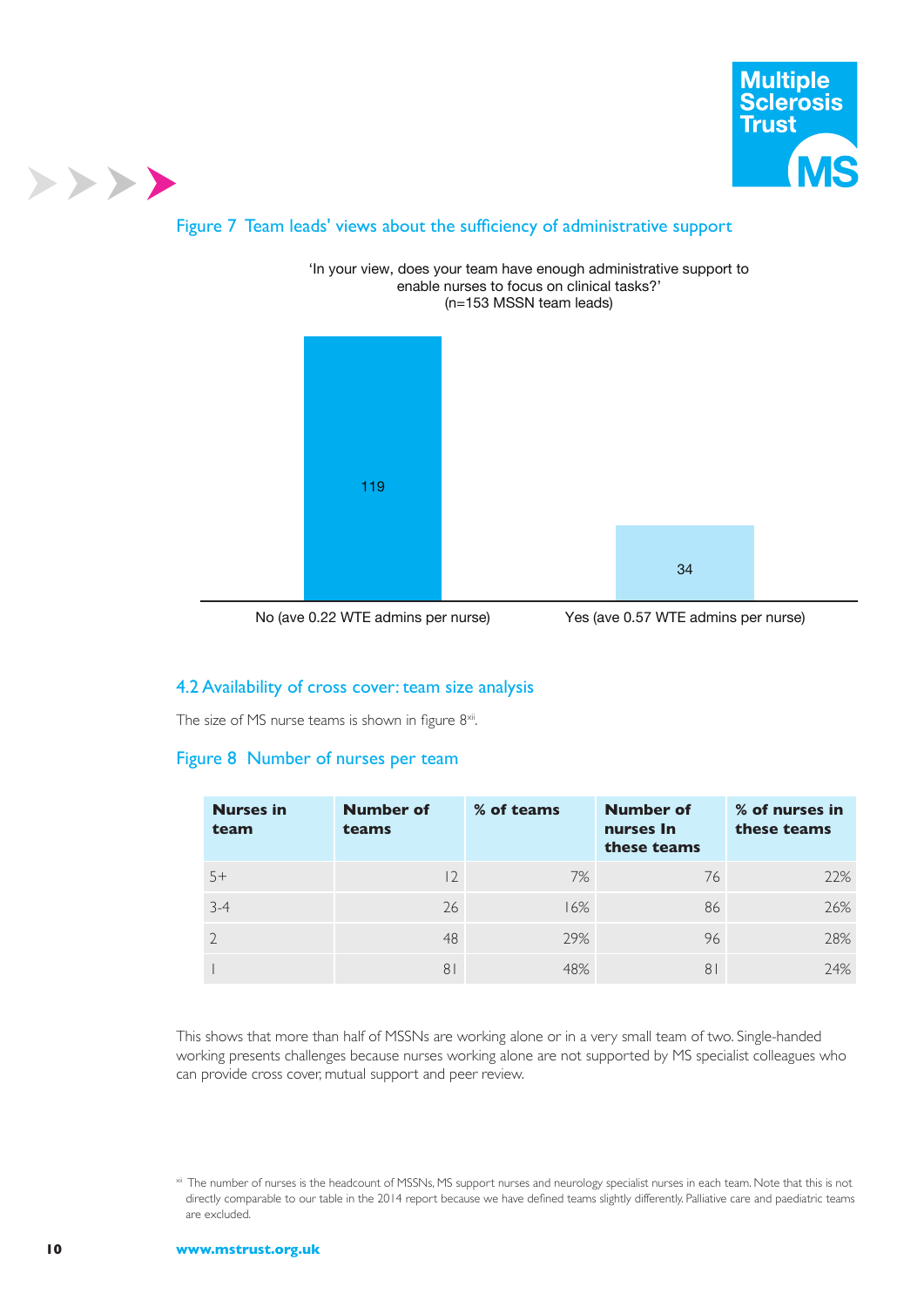

# 4.3 Availability of the full multidisciplinary team

>>>>

People with MS may need input from a wide range of specialist health professionals during the course of their disease. MSSNs, as care coordinators, need to be able to consult with and make referrals to these professionals when needed<sup>5</sup>. Our survey asked MS specialist nurse team leads to assess how readily available other specialist services were around them, and the results are shown in fgure 9. Whilst only indicative of the situation, the results suggest that the majority of other services needed by people with MS are patchy at best. MSSNs based in larger centres reported that provision of community and rehabilitation services is good in parts of the area they serve, but poor in others. There appears to be a particular shortage of psychological services, including cognitive assessment, neuropsychology and counselling services. The absence of these vital services will inevitably place a greater burden on MSSNs to provide psychological support – something which they are only partially trained to do, and which is exceedingly time consuming.

#### Figure 9 Availability of other specialist services which people with MS may need



'How would you rate the availability of these services for people with MS in the area you serve?'  $(n=147$  MSSN team leads)

#### 4.4 MS specialist nurses asked to work on wards

Following anecdotal reports of MSSNs being asked to work regular shifts on inpatient wards, we asked teams to state whether they had been asked to do this during the past year. 26% of MSSN team leads in England and one of the four teams in Northern Ireland said that they had<sup>xiii</sup>, citing reasons including 'winter pressures', 'black alerts', 'staff shortages in the discharge lounge' and 'all clinical nurse specialists are asked to rotate onto wards'. However, free text comments indicated that a number of these teams had successfully demonstrated that working on wards would damage the MS service and had resisted the request. In contrast, no teams in Scotland or Wales reported that they had been asked to work on wards. Clearly, taking days out of the MSSN role to do ward work disrupts the service and is likely to mean that people with MS miss out on review appointments.

Excluding those who were asked to do so as a result of the junior doctors' industrial disputes.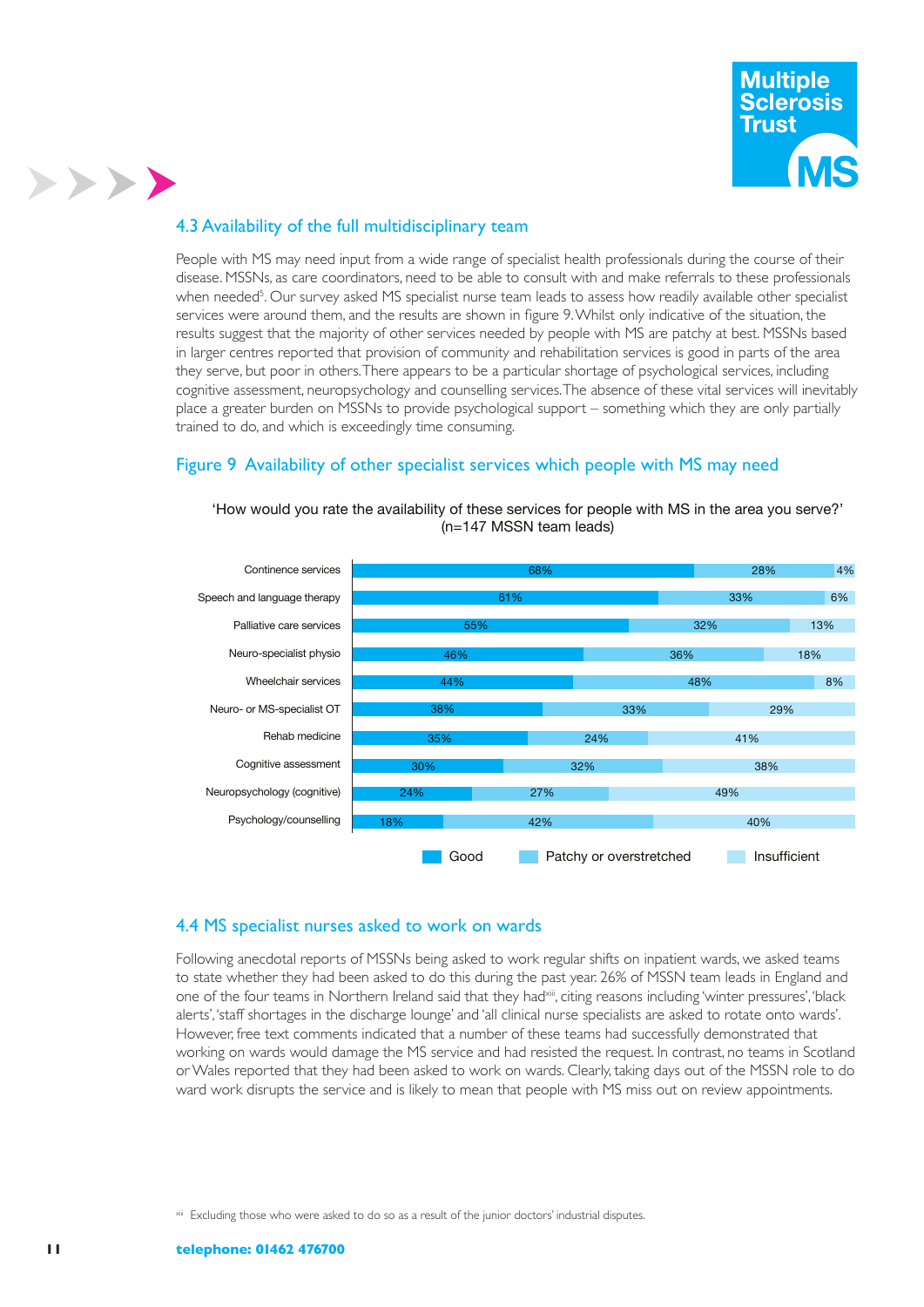

# 4.5 MS specialist nurse prescribing

>>>>

As highlighted by the 2014 edition of this report, the opportunity for some MSSNs to manage more episodes of care by becoming independent nurse prescribers could be benefcial to the effciency of the service and streamline pathways for people with MS. According to our data, only 60 MSSNs (less than a quarter) are independent prescribers. Figure 10 shows how many MSSNs prescribe which treatments.

#### Figure 10 MS specialist nurse independent prescribers and what they prescribe



#### Number of MS nurse independent prescribers in the UK 2016, and what they prescribe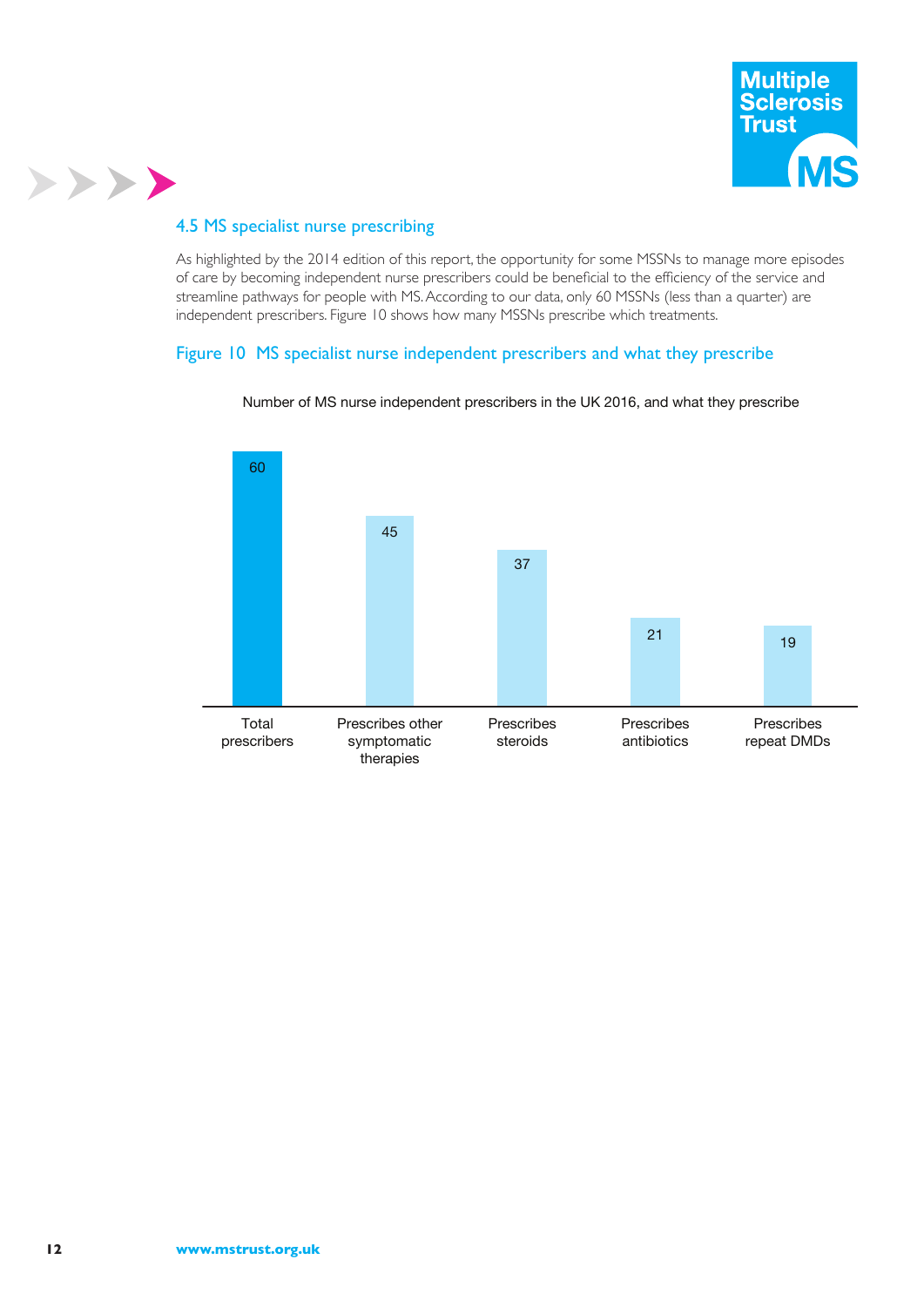

# **5. Comparing MS specialist nurse provision to the sustainable level across the UK**

The MS Trust set out to establish, by CCG or Health Board, and (for England) by NHS England area, where MSSN provision is currently sufficient or otherwise, repeating the analysis undertaken in 2014. This year, the results are presented in an online 'heatmap' which is available at www.mstrust.org.uk/msfv-map, and the following section describes the methodology used and summary fndings at national levels.

#### **The fast paced change in DMD prescribing – is the MS Trust sustainable caseload model still right?**

DMDs are developing rapidly, with new options available, an emphasis on early treatment, and escalation of treatment as necessary to eliminate disease activity as far as possible<sup>6</sup>. The MSSN's key roles of supporting people with MS to make decisions about DMDs, initiating treatment, monitoring for adverse effects and reviewing effectiveness is becoming ever more complex and time consuming. This calls into question whether our sustainable caseload model is still right. To test the model with revised assumptions, we assumed that:

- People with MS who are starting on or switching DMDs need an extra two consultations with an MSSN in the first year (on top of two and a half already built into the model).
- Currently, around 28% of people with MS are on DMDs
- Over the next five years, we would expect this to rise to 40% (ie 80% of those with relapsing remitting (RRMS) disease).
- Around 80% of people newly diagnosed with RRMS start on DMDs in the first year of diagnosis.

Applying these assumptions to the MSSN workload does reduce the sustainable caseload, but not by much – from 358 people with MS per WTE nurse to 342. There is much that can be done to manage DMD treatment more effciently (for example, through effective use of administrative support in DMD coordinator roles). This issue is being examined in detail through the MS Trust's MS Forward View programme, due to report in November 2016. In the meantime, we stand by the 358 fgure for analysis purposes.

#### 5.1 Methodology for allocating nursing posts to areas

Our survey established the WTE MSSN posts in each team. As in 2014, posts were included and excluded from the analysis based on the following criteria:

#### Included

- MSSNs, MS practitioners and MS nurse consultants
- MS support nurses (band 6 and above only)
- Neurology specialist nurse posts in areas where there is no MSSN (self reported % of time spent on MS)
- Vacant posts in the above categories which are planned to be filled

#### **Excluded**

- $\blacktriangleright$  Infusion nurses, therapies nurses
- MS support nurses and support workers below band 6
- Community neurology nurses
- Research nurses
- $\blacktriangleright$  Palliative care nurses (5)
- MS continence nurse (1)
- MSSN in training (supernumerary) (1)
- ▶ Paediatric MS nurse (1)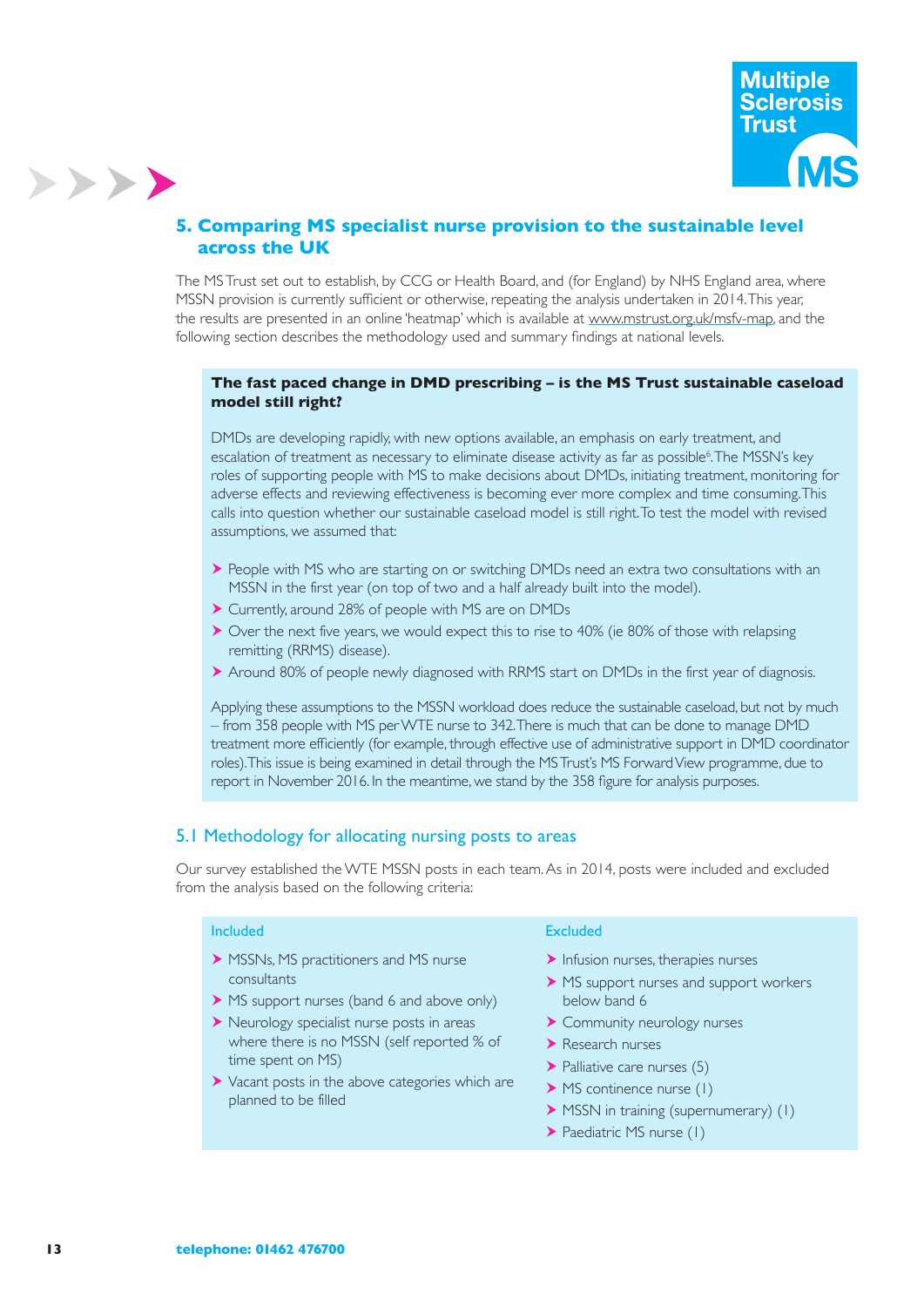



The survey asked each nurse team to identify which CCGs or Health Boards their service covers, excluding areas where they see only a small number of patients (comprising less than 10% of their caseload), and where they are not the main provider of services to that area. The data provided was checked against the responses from the 2014 survey and anomalies queried and corrected.

The WTE MS and neurology specialist nurses dedicated to MS in each team were divided equally between each of the CCGs or Health Boards that they serve.

The MS Society consensus estimate of prevalence<sup>7</sup> was used to estimate the number of people with MS in each CCG and Health Board. This is an updated version of their 2014 estimate (which related to 2012) and it sums to 107,700 people with MS across the UK (up from 106,700 in the 2014 analysis). This revised estimate takes account of population changes in each area since 2014, but not potential changes to the prevalence of MS within the population.

The estimated prevalence of MS in each area has been divided by WTE nurses available to give an estimated caseload per MSSN in each CCG or Health Board.

CCGs and Health Boards are grouped into three categories of coverage:

| Green        | There are enough MSSNs for caseloads at or below 358 per WTE nurse – the MS Trust<br>'sustainable' level.                                                                                                                                           |
|--------------|-----------------------------------------------------------------------------------------------------------------------------------------------------------------------------------------------------------------------------------------------------|
| <b>Amber</b> | Provision is between 50 and 100% of what it should be. Caseloads are estimated to be<br>between 358 and 716 per WTE MSSN.<br>Given the limitations of the data, provision may be sufficient, although it is likely that MSSNs<br>are overstretched. |
| <b>Red</b>   | Provision is below 50% of what it should be. Caseloads are estimated to be more than<br>716 per WTE MSSN, indicating an insufficient level of provision for everyone with MS in<br>the area.                                                        |

#### 5.2 Limitations in the data and analysis

It is important to recognise the limitations in the data and analysis, specifcally:

- The data, both on WTEs and commissioning areas covered, is self-reported by nurse teams, and hence potentially subject to some degree of error. To reduce the risk of error as far as possible, team leads were presented with an up to date list of CCGs/Health Boards in their local area to choose from when saying which they served.
- The prevalence of MS in the UK remains a subject of debate as there is currently no comprehensive registry of people with MS. Some estimates suggest the number is higher than the 107,700 used in our analysis. For instance, a study by Mackenzie et al<sup>8</sup> suggested a UK prevalence of 127,000 in 2010, with an annual growth rate of 2.4% per year as life expectancy increases for people with MS. Whilst the estimate we have used is the best available consensus, it remains open to challenge.
- We have applied the MS Society's consensus prevalence to each of the four nations of the UK uniformly, except for the very high prevalence areas of the Western Isles $\alpha$  and Orkney and Shetland<sup>9</sup>, where more accurate estimates have been used. However, in practice we know that prevalence within the countries of the UK is variable<sup>8</sup>.

xv Actual caseload of the MSSN used.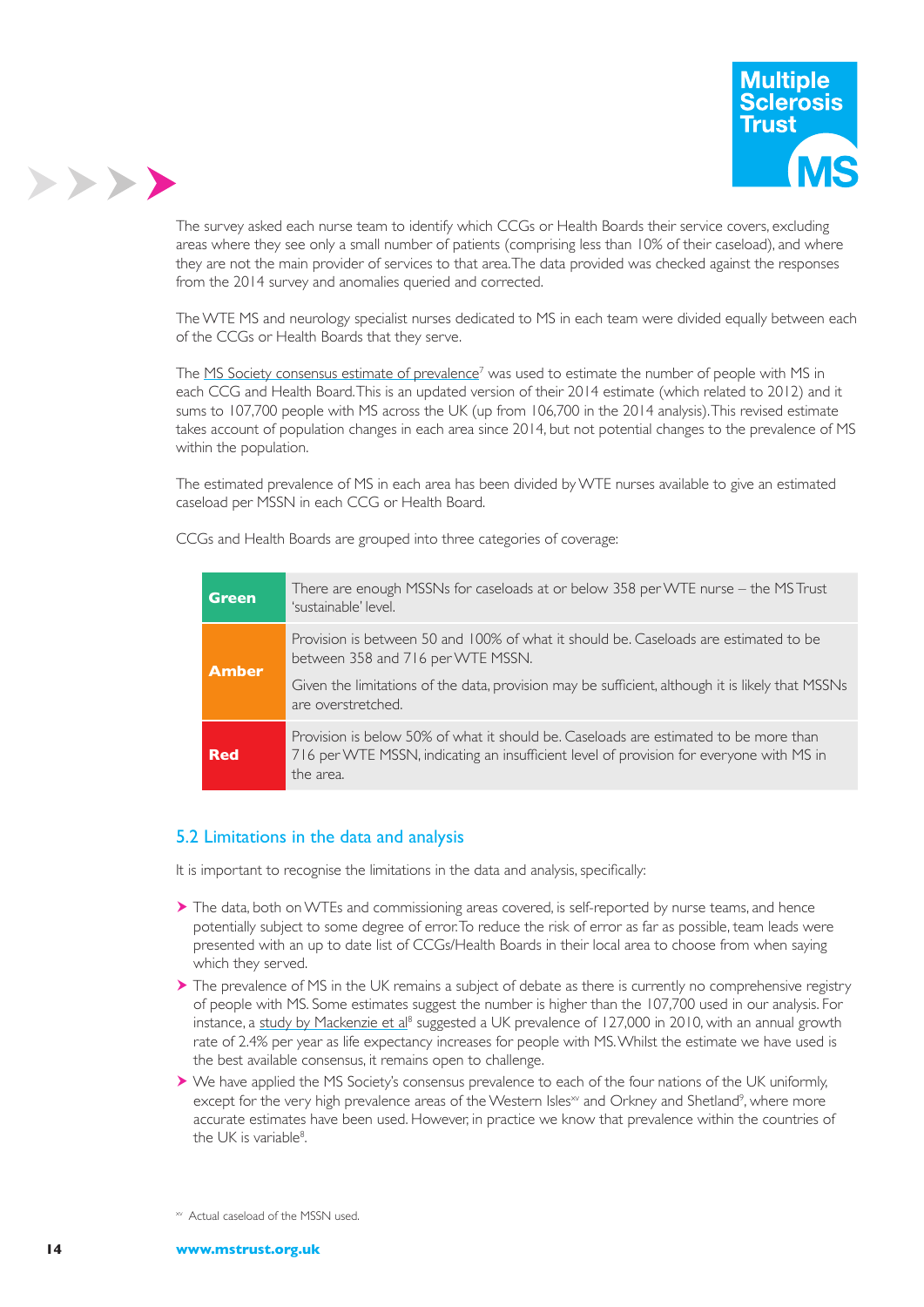



- The approach to dividing WTE MSSNs equally between commissioning areas is somewhat crude, but is a pragmatic approach given that many teams do not have detailed data about the share of their time that they spend with people with MS from different areas.
- The analysis does not take into account how far people with MS have to travel to see an MSSN. Some areas may be relatively well provided for by nurses in numerical terms, but if this distance is unmanageable then access may be relatively poor unless outlying clinics and home visits are provided. The sustainable caseload model notes that MSSNs working in exceptionally rural areas will not be able to handle a caseload of 358 due to long travel times for home visits – a figure around 250 is more realistic.

#### 5.3 Results summary

As fgure 11 shows, across the UK, there is now a total of 275.3 WTE MS nurses (including MS support nurses and neurology specialist nurses' time on MS), up from 234.4 WTE in 2014, giving an average of one nurse per 391 people with MS. However, despite the welcome increase in staffng since 2014, there remain wide variations in provision, with some CCGs or Health Boards being relatively well provided for and others less so. Caseloads per nurse in the bottom quintile CCGs and Health Boards remain well in excess of 750 people with MS per nurse. Figure 12 shows the number of CCGs and Health Boards in England, Scotland and Wales rated as 'red', 'amber' or 'green' according to the criteria in section 5.1. Northern Ireland as a whole is in the 'green' category.

# Figure 11 Number of MS nurses included in analysis of provision

|                  | <b>Estimated</b><br>number of people<br>with MS | <b>WTE specialist</b><br>nurses (including<br>support nurses<br>and NSNs on MS) | <b>Average caseload</b><br>per WTE nurse |
|------------------|-------------------------------------------------|---------------------------------------------------------------------------------|------------------------------------------|
| England          | 89,030                                          | 223.5                                                                           | 398                                      |
| Wales            | 4,260                                           | 13.8                                                                            | 309                                      |
| Scotland         | 11,190                                          | 27.9                                                                            | 401                                      |
| Northern Ireland | 3.220                                           | 0.1                                                                             | 319                                      |
| <b>TOTAL</b>     | 107,700                                         | 275.3                                                                           | 391                                      |

#### Figure 12 Number of CCGS and Health Boards by level of MS nurse provision, 2014 vs 2016

| 2014             | <b>Red</b> | <b>Amber</b> | Green |
|------------------|------------|--------------|-------|
| England          | 57         | 9            | 63    |
| Scotland         |            |              | 6     |
| Wales            |            |              |       |
| Northern Ireland |            |              |       |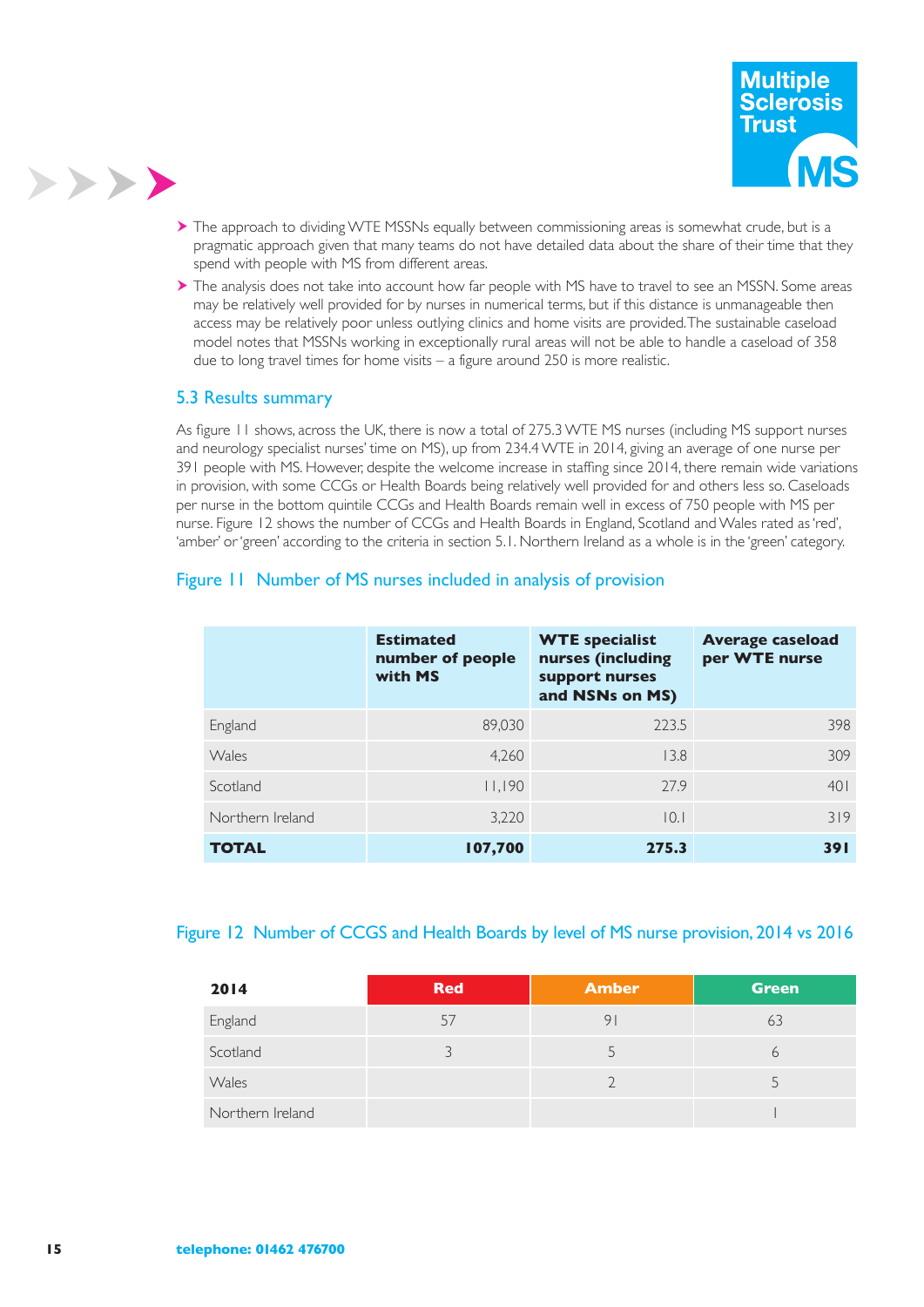



| 2016             | <b>Red</b> | <b>Amber</b> | <b>Green</b> |
|------------------|------------|--------------|--------------|
| England          | 45         | 87           |              |
| Scotland         |            |              |              |
| Wales            |            |              |              |
| Northern Ireland |            |              |              |

Details of the individual CCGs and Health Boards falling into each category are shown on the online map at www.mstrust.org.uk/msfv-map.

For people with MS, the consequence of this variation is an inequitable pattern of provision across the UK. The analysis suggests that some 24% of people with MS, more than 25,000 individuals, live within areas where provision is 'red', or in other words, less than half of what it needs to be for caseloads to be sustainable. This may mean that a proportion of people in those areas are not known to their nearest MSSN service at all, or that some are receiving much less input than they really need. This may equate to a less proactive service, which is less able to prevent complications and difficulties.





# 5.4 Number of additional MS specialist nurses still required to meet shortfalls

Analysis of the shortfall in provision is required at a geographic level greater than that of a CCG, given that most teams cover multiple CCGs. We therefore analysed this for England at the level of the 27 NHS England areas<sup>xvi</sup>. This shows that there are 17 NHS areas (out of 27) with shortfalls in provision, down from 22 in 2014. Figure 14 ranks the areas of shortfall in terms of percentage increase in nurses required for sustainable caseloads in the ten areas of greatest shortfall. Even within the areas with no overall shortfall, there are still individual CCGs with shortfalls in provision, balanced out by other CCGs within the area. The online heatmap www.mstrust.org.uk/msfv-map gives further detail at local level.

xvi NHS area teams were integrated into the four NHS England regional teams in 2015. However, analysis at area level allows for direct comparison with our 2014 report, and is a geographically meaningful unit of analysis.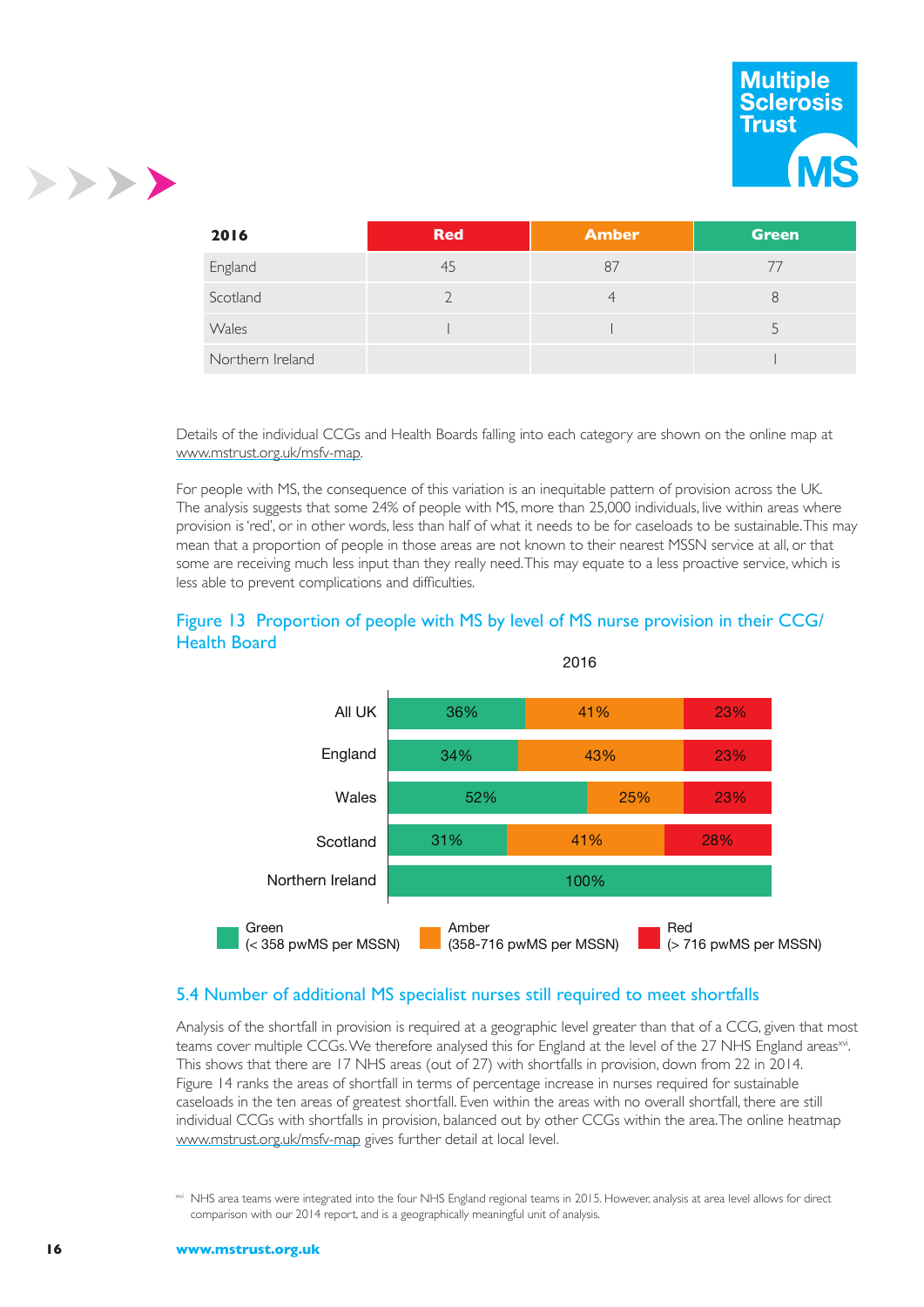

#### Figure 14 Increase in MS nurses needed in the ten England areas with greatest shortfall

#### Increase in MSSNs needed for sustainable caseloads in the ten areas with the greatest shortfalls in MSSN provision (England, %)



Within Scotland, there are fve Health Boards with shortfalls in provision (out of 14), as shown in fgure 15. Of these, Lothian and Lanarkshire have by far the greatest shortfalls. Provision in Greater Glasgow and Clyde remains insuffcient but has increased signifcantly since 2014.

#### Figure 15 Increase in MS nurses needed by Health Board for sustainable caseloads in Scotland

| <b>Health Board</b>     | <b>Additional nurses required</b> |
|-------------------------|-----------------------------------|
| Lothian                 | 3                                 |
| Lanarkshire             | 3                                 |
| Greater Glasgow & Clyde |                                   |
| Grampian                |                                   |
| Ayrshire & Arran        |                                   |
| <b>TOTAL</b>            | 9                                 |

Within Wales, there are just two Health Boards (out of seven) with a shortfall of nurses, as shown in fgure 16.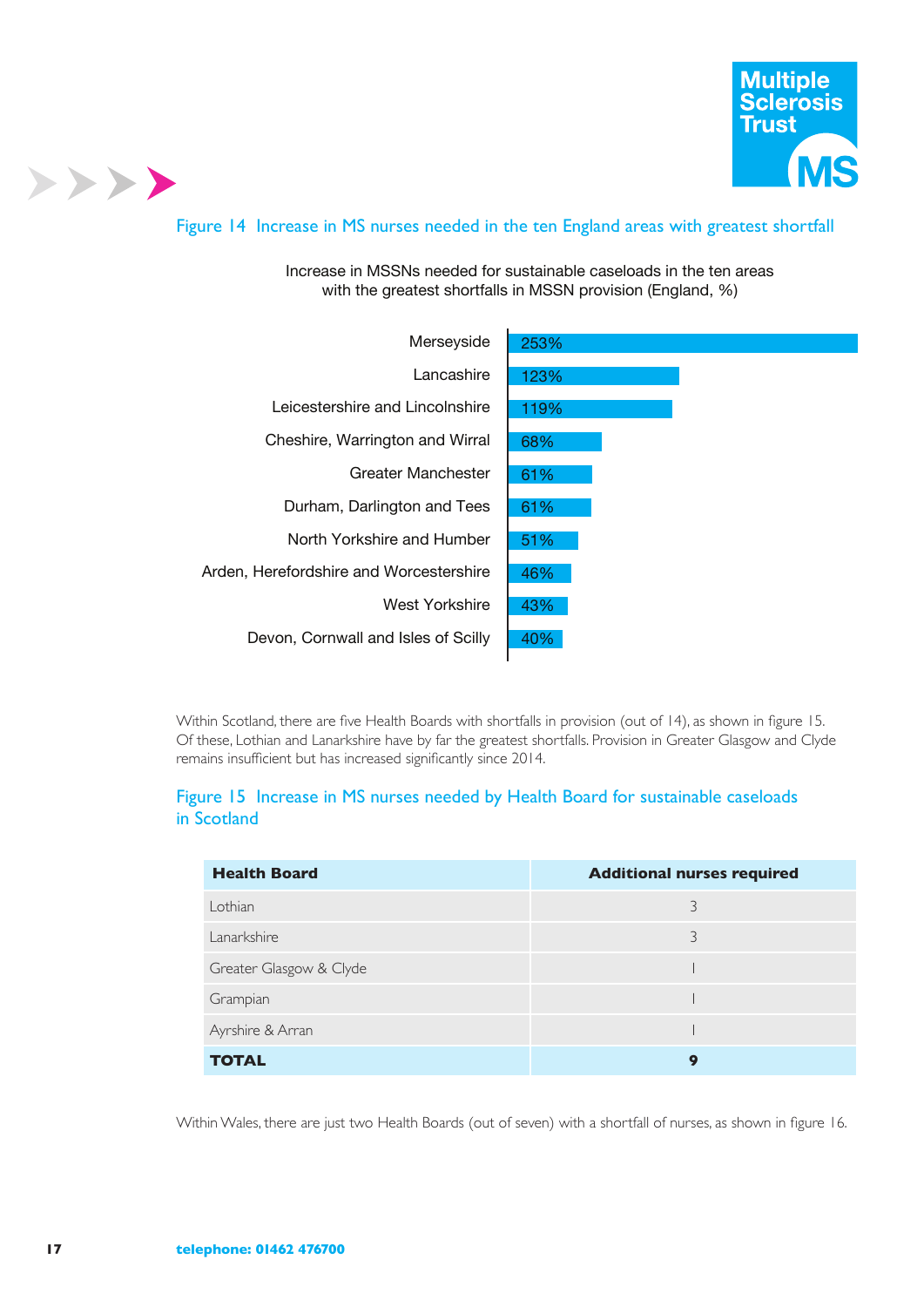

# Figure 16 Increase in MS nurses needed by Health Board for sustainable caseloads in Wales

| <b>Health Board</b> | <b>Additional nurses required</b> |
|---------------------|-----------------------------------|
| Betsi Cadwaladr     |                                   |
| Cardiff and Vale    |                                   |
| <b>TOTAL</b>        |                                   |

Northern Ireland does not have an overall shortfall in MSSNs although, as noted in our 2014 report, the relative concentration of services in Belfast, particularly for DMD services, has meant long travel times for people with MS to access them.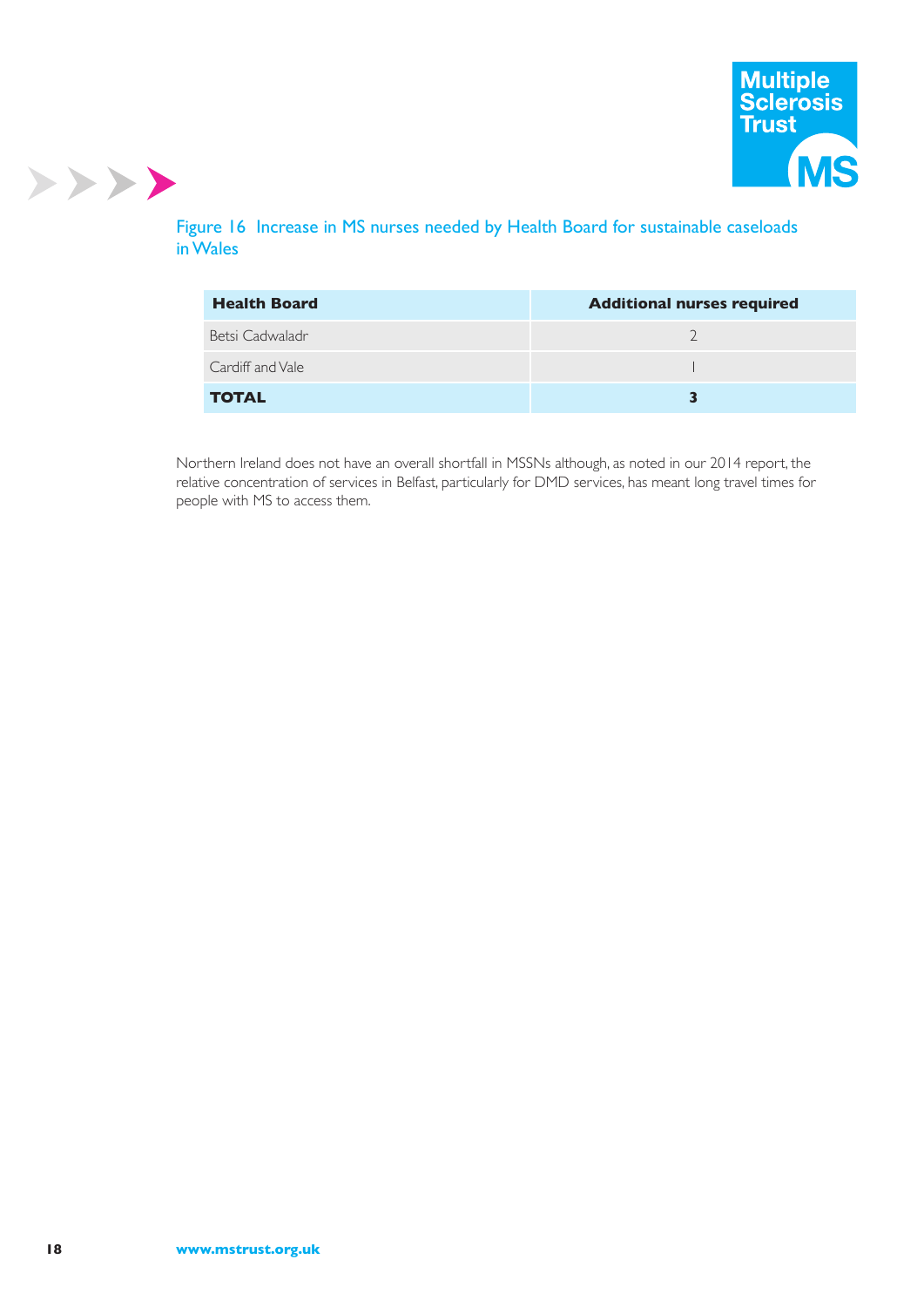

# **6. Conclusions and recommendations**

>>>>

This report summarises and updates data on the current provision of MSSNs in the UK. Whilst we are encouraged that there are more MSSNs in post now than in 2014, the strain on services continues to increase and many MSSNs struggle to meet the demands of their specialist role. This is primarily due to lack of basic support to help administer and coordinate their service. Teams are under mounting pressure to keep pace with complex monitoring regimes for DMDs, which require them to manage signifcant clinical risk. They are trying, with increasing diffculty, to balance these service demands with the needs of the rest of their caseload, which often has a high level of complexity and disease burden.

As we found in 2014, this report shows that the provision of MS specialist nursing is highly variable across the UK, with some areas relatively well provided for and others with wholly inadequate provision. Those areas with the poorest levels of provision must urgently address their local shortfall in order to ensure that everyone with MS has equitable access to high quality services and that they do not continue to lag behind other areas in achieving the best health outcomes.

Recommendations for commissioners and Health Boards:

- **Understand** your local MS prevalence and the proportion who have seen an MSSN in the past year. There will be people who are out of touch with the local MS service.
- **Challenge** providers on the extent to which the MSSNs have adequate support to coordinate their service, so that they can focus their time on specialist nursing work.
- **Question** whether the needs of those with greater disease burden are being over-shadowed by the demands of delivering a safe DMD service and how this can be addressed.

Recommendations for providers:

- **Improve value for money** by ensuring that the MSSNs have adequate support for coordinating their service, so that they can focus on clinical work.
- **Commit resources** so that people with MS have fair and equitable access to MSSNs.
- **Monitor** MS service provision to ensure a sustainable caseload can be achieved.

Recommendations for MSSNs:

- **Build your case** for more resources to help you achieve a sustainable caseload.
- **Get to know your local commissioners** and help them understand how MSSNs make a difference for everyone with MS.
- **Collect accurate and relevant data** about your service and use it to highlight the impact of variation and the importance of equity.
- **Survey people with MS on your caseload** using a validated toolxvii to help drive your service improvement agenda.

The MS Trust remains committed to supporting specialist nurse services and making the case for equitable provision for people with MS across the UK. Learn more about our work at www.mstrust.org.uk/GEMSS.

xvii Such as the patient experience survey developed through the GEMSS programme and offered as a service by the MS Trust. www.mstrust.org.uk/gemss-patient-survey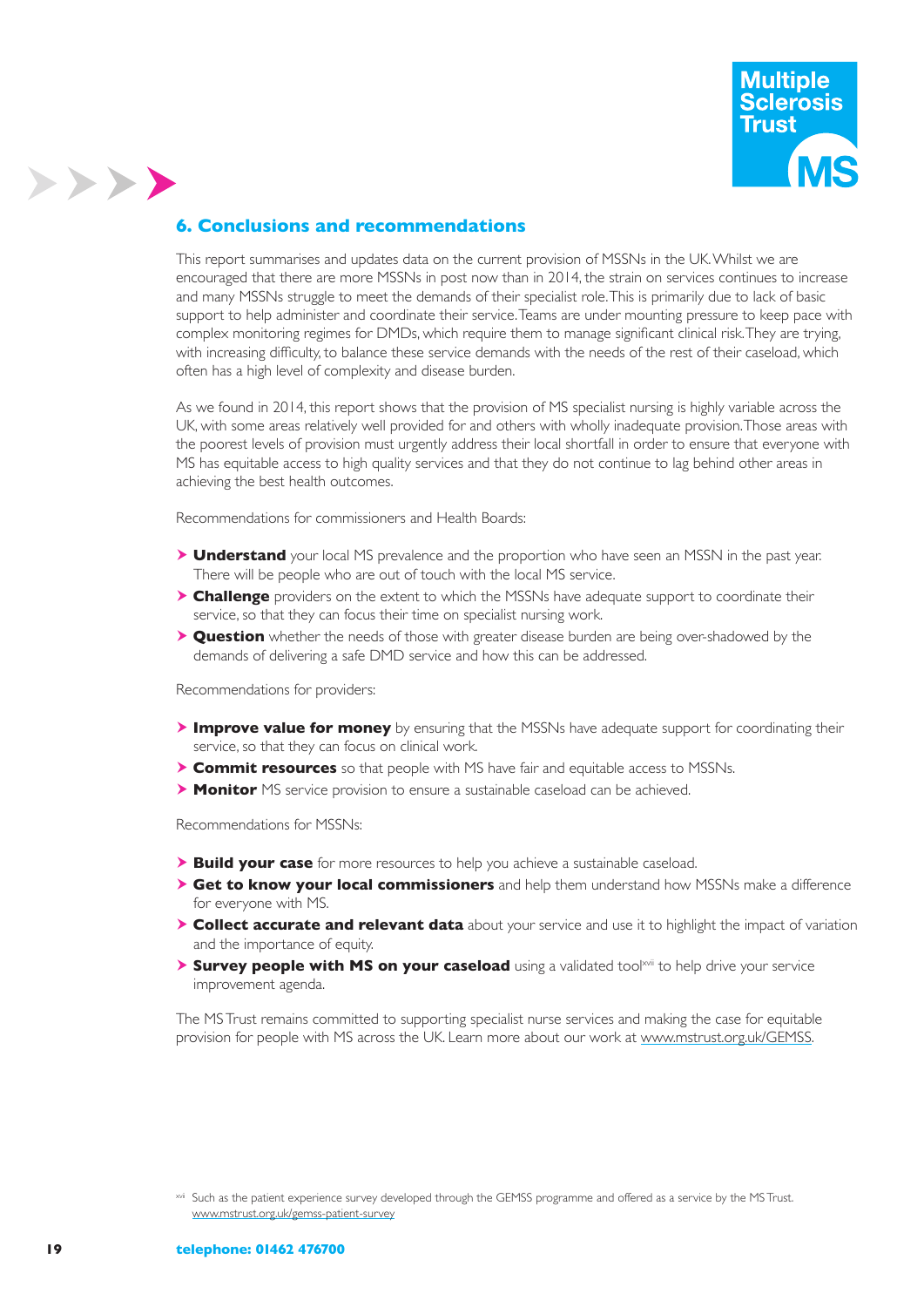

#### **References**

>>>>

- 1. Mynors G, Suppiah J, Bowen A. Evidence for MS specialist services: Findings from the MS Trust GEMSS MS specialist nurse evaluation project. Letchworth: MS Trust; 2015.
- 2. Mynors G, Bowen A. MS specialist nursing in the UK 2014: The case for equitable provision. Letchworth: MS Trust; 2014.
- 3. Mynors G, Bowen A. Modelling sustainable caseloads for MS specialist nurses: Report on a consensus process led by the MS Trust. British Journal of Neuroscience Nursing. 2014;10(6):274-80.
- 4. Mynors G, Bowen A. Neurology specialist nurses and MS. Letchworth: MS Trust; 2014.
- 5. Dix K, Green H. Defining the value of Allied Health Professionals with expertise in multiple sclerosis. Letchworth: MS Trust; 2013.
- 6. Scolding N, Barnes D, Cader S, Chataway J, Chaudhuri A, Coles A, et al. Association of British Neurologists: revised (2015) guidelines for prescribing disease-modifying treatments in multiple sclerosis. Practical Neurology. 2015;15(4):273-9.
- 7. MS in the UK 2016. MS Society; 2016.
- 8. Mackenzie I, Morant S, Bloomfeld G, MacDonald T, O'Riordan J. Incidence and prevalence of multiple sclerosis in the UK 1990-2010: a descriptive study in the General Practice Research Database. Journal of Neurology, Neurosurgery, and Psychiatry. 2014;85(1):76-84.
- 9. Visser E, Wilde K, Wilson J, Yong K, Counsell C. A new prevalence study of multiple sclerosis in Orkney, Shetland and Aberdeen city. Journal of Neurology, Neurosurgery, and Psychiatry. 2012;83(7):719-24.

#### **Acknowledgements**

We would like to thank all the MS and neurology specialist nurses who responded to the MS Trust nurse surveys in 2016.

MSSN teams or commissioners interested in fnding out more about the data behind the categories in this report are welcome to get in touch by emailing gemss@mstrust.org.uk.

#### **About MS Forward View**

MS Forward View is a one year project, launched in November 2015, to identify the priority actions needed across the MS sector to enable MS services to deliver efficient, effective and equitable services for everyone with MS, in the context of changing treatment paradigms. MS Forward View is looking at how MS services can make better use of current resources and skills, and how best to measure the quality and equity of access to services for everyone with a diagnosis of MS. We are bringing together clinicians, specialised and local commissioners, professional bodies, experts in workforce planning, multidisciplinary educators, people with MS and patient organisations, to produce a sector-wide consensus on how to optimise the provision of equitable, evidence-based care for everyone with MS. This plan will also help defne future education programmes for health professionals working in MS.